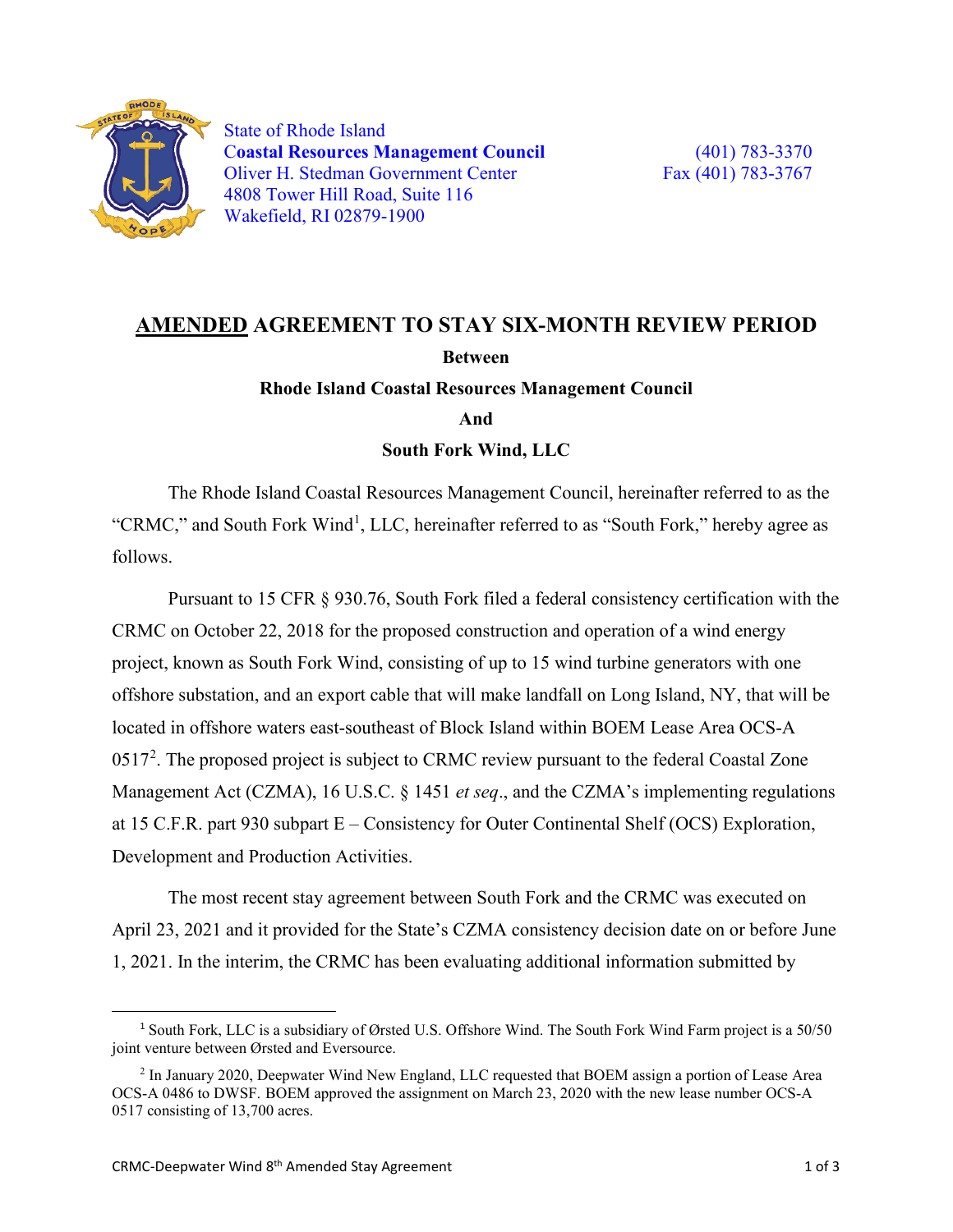South Fork and there have been continued negotiations of a mitigation agreement pursuant to 650-RICR-20-05-11.10.1(H). Therefore, additional review time is warranted to consider new information and complete mitigation negotiations as required under the CRMC's enforceable policies.

In accordance with 15 CFR § 930.60(b), and in consideration of the parties' mutual interest that the State have additional time to fully assess the proposed project's consistency with the State's enforceable policies, the CRMC and South Fork mutually agree to the following dates and to stay the CRMC CZMA six-month review period as specified herein.

|           | • Date the CRMC 6-month review period commenced:            | October 22, 2018 |
|-----------|-------------------------------------------------------------|------------------|
| $\bullet$ | Date the 6-month review period was to end:                  | May 12, 2021     |
| $\bullet$ | Date during the 6-month review period that the stay begins: | May 25, 2021     |
| $\bullet$ | Date that the stay ends:                                    | June 15, 2021    |
|           | (7 days remaining in the 6-month review period)             |                  |
| $\bullet$ | Date the 6-month review period ends and                     |                  |
|           | the CRMC consistency decision is due:                       | June 22, 2021    |

The CRMC will issue its consistency decision on or before **June 22, 2021** unless South Fork and CRMC mutually agree in writing to another later date. Furthermore, should the CRMC conclude its CZMA review earlier than anticipated by this agreement, then the CRMC will issue its consistency decision at the earliest possible time prior to June 22, 2021.